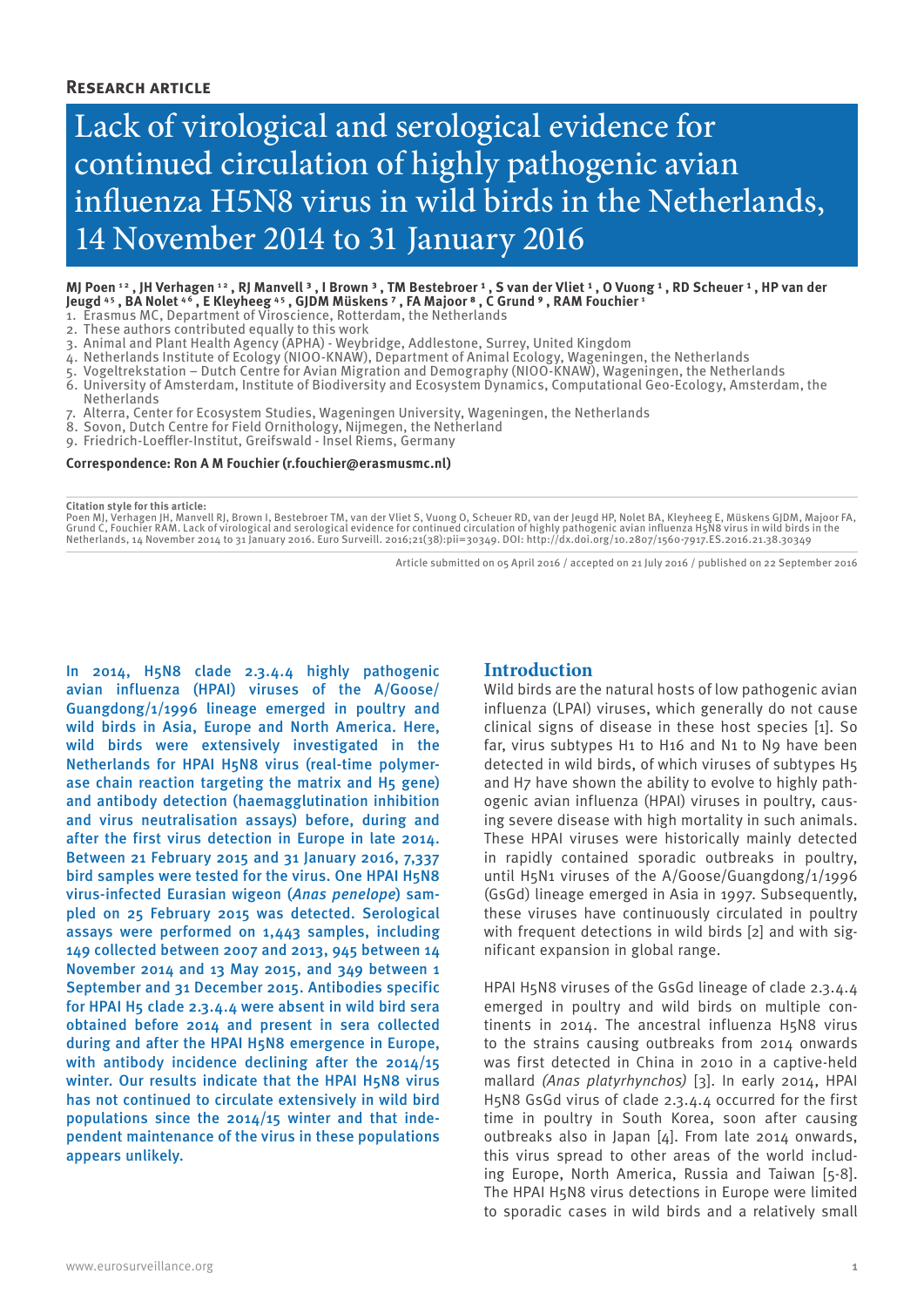Wild bird species sampled for virus detection during and after the emergence of highly pathogenic avian influenza H5N8 virus in Europe, the Netherlands, 21 February 2015–31 January 2016 (n=7,337 animals)

|                 |          |                                                   |                              |                                | During outbreak: 21 Feb 2015-13 May 2015 |             |                               |                                       | After outbreak: 14 May 2015-31 Jan 2016 |           |
|-----------------|----------|---------------------------------------------------|------------------------------|--------------------------------|------------------------------------------|-------------|-------------------------------|---------------------------------------|-----------------------------------------|-----------|
| Order           | Family   | <b>Species</b>                                    | <b>Birds</b><br>sampled<br>N | AIV-<br>positive<br>birds<br>N | H5-positive<br><b>birds</b><br>N.        | Pathotype   | <b>Birds</b><br>sampled<br>N. | AIV-<br>positive<br><b>birds</b><br>N | H5-positive<br><b>birds</b><br>N        | Pathotype |
|                 |          | Common pochard (Aythya<br>ferina)                 | $\mathsf{o}$                 | 0                              | $\mathsf{o}\xspace$                      | ΝA          | $\mathbf{1}$                  | $\mathsf{o}$                          | $\mathsf{o}\xspace$                     | ΝA        |
|                 |          | Common teal (Anas crecca)                         | 8                            | 0                              | $\mathsf{o}\xspace$                      | ΝA          | 221                           | 39                                    | 4                                       | LPAI      |
|                 |          | Egyptian goose (Alopochen<br>aegyptiaca)          | 58                           | 0                              | $\mathsf{o}\xspace$                      | ΝA          | 136                           | $\mathsf{o}\,$                        | $\mathsf{o}\xspace$                     | ΝA        |
|                 |          | Eurasian wigeon (Anas<br>penelope)                | 175                          | $\mathbf{1}$                   | $1\,$                                    | <b>HPAI</b> | 1,034                         | 101                                   | $\overline{2}$                          | LPAI      |
|                 | Ducks    | Gadwall (Anas strepera)                           | $\mathbf{1}$                 | $\mathsf{o}\,$                 | $\mathsf{o}\xspace$                      | NA          | 175                           | 15                                    | $\mathsf{O}\xspace$                     | ΝA        |
|                 |          | Mallard (Anas platyrhynchos)                      | 748                          | 50                             | $\mathsf{o}\xspace$                      | NA          | 2,464                         | 354                                   | 15                                      | LPAI      |
|                 |          | Mandarin duck (Aix<br>galericulata)               | $\overline{2}$               | $\circ$                        | $\mathsf{o}\xspace$                      | ΝA          | $\mathsf{o}$                  | $\mathsf{O}\xspace$                   | $\mathsf{o}\xspace$                     | NA.       |
|                 |          | Northern pintail (Anas acuta)                     | $\mathsf{o}\xspace$          | $\mathsf{o}\,$                 | $\mathsf{o}\xspace$                      | NA          | $\overline{7}$                | 3                                     | $\mathsf{o}\xspace$                     | ΝA        |
| Anseriformes    |          | Northern shoveler (Anas<br>clypeata)              | $\circ$                      | $\mathsf{o}\,$                 | $\mathsf{o}\xspace$                      | ΝA          | 17                            | $\overline{2}$                        | $\mathsf{o}\xspace$                     | ΝA        |
|                 |          | Tufted duck (Aythya fuligula)                     | $\mathsf{O}\xspace$          | $\mathsf{o}\,$                 | $\mathsf{o}$                             | ΝA          | $\mathbf{1}$                  | $\mathsf{O}\xspace$                   | $\mathsf{o}\xspace$                     | ΝA        |
|                 |          | Barnacle goose (Branta<br>leucopsis)              | 96                           | 5                              | 4                                        | LPAI        | 926                           | 3                                     | $\mathsf{o}$                            | <b>NA</b> |
|                 | Geese    | Bean goose (Anser fabalis)                        | $\mathsf{o}\,$               | $\mathsf{o}\,$                 | $\mathsf{o}\xspace$                      | ΝA          | 8                             | $\mathsf{O}\xspace$                   | $\mathsf{o}\xspace$                     | NA        |
|                 |          | Brent goose (Branta bernicla)                     | 54                           | $\mathsf{o}\,$                 | $\mathsf{o}\xspace$                      | ΝA          | $\mathsf{o}\xspace$           | $\mathsf{O}\xspace$                   | $\mathsf{o}\xspace$                     | ΝA        |
|                 |          | Canada goose (Branta<br>canadensis)               | 3                            | $\mathsf{o}\,$                 | $\mathsf{o}\xspace$                      | ΝA          | 72                            | $\mathsf{O}\xspace$                   | $\mathsf{o}\xspace$                     | ΝA        |
|                 |          | Greylag goose (Anser anser)                       | 59                           | $\mathsf{o}\,$                 | $\mathsf{o}\xspace$                      | ΝA          | 239                           | $\mathsf{o}\,$                        | $\mathsf{o}\xspace$                     | <b>NA</b> |
|                 |          | Pink-footed goose (Anser<br>brachyrhynchus)       | $\circ$                      | $\circ$                        | $\mathsf{o}\xspace$                      | ΝA          | $\mathbf{1}$                  | $\mathsf{o}\,$                        | $\mathsf{o}\xspace$                     | ΝA        |
|                 |          | Greater white-fronted goose<br>(Anser albifrons)  | $\mathsf{o}$                 | $\circ$                        | $\mathsf{o}\xspace$                      | ΝA          | 55                            | $\mathsf{O}\xspace$                   | $\mathsf{o}\xspace$                     | <b>NA</b> |
|                 | Swans    | Mute swan (Cygnus olor)                           | 3                            | $\circ$                        | $\mathsf{o}\xspace$                      | ΝA          | 31                            | $\mathbf{1}$                          | $\mathsf{o}\xspace$                     | ΝA        |
|                 |          | Black-headed gull<br>(Chroicocephalus ridibundus) | 84                           | $\circ$                        | $\mathsf{o}\xspace$                      | ΝA          | 392                           | 53                                    | $\mathsf{o}\xspace$                     | ΝA        |
|                 |          | Caspian gull (Larus<br>cachinnans)                | 4                            | $\mathsf{o}\,$                 | $\mathsf{o}\xspace$                      | ΝA          | 4                             | $\mathsf{O}\xspace$                   | $\mathsf{o}\xspace$                     | ΝA        |
|                 |          | Common gull (Larus canus)                         | $\mathbf{1}$                 | $\mathsf{o}\,$                 | $\mathsf{o}\xspace$                      | ΝA          | 18                            | $\mathsf{O}\xspace$                   | $\mathsf{o}\xspace$                     | ΝA        |
| Charadriiformes | Gulls    | Great black-backed gull (Larus<br>marinus)        | $\mathbf 1$                  | $\circ$                        | $\mathsf{o}\xspace$                      | ΝA          | $\mathsf{o}\xspace$           | $\mathsf{O}\xspace$                   | $\mathsf{O}\xspace$                     | ΝA        |
|                 |          | Herring gull (Larus argentatus)                   | 15                           | $\mathsf{o}\,$                 | $\mathsf{o}\xspace$                      | ΝA          | 32                            | $\overline{2}$                        | $\mathsf{o}\xspace$                     | ΝA        |
|                 |          | Lesser black-backed gull<br>(Larus fuscus)        | $\mathsf{o}$                 | $\circ$                        | $\mathsf{o}\xspace$                      | ΝA          | 33                            | $\overline{2}$                        | $\mathsf{o}\xspace$                     | <b>NA</b> |
|                 |          | Mediterranean gull (Larus<br>melanocephalus)      | $\mathbf 1$                  | $\mathsf{o}$                   | $\mathsf{o}$                             | NA          | $\overline{\mathbf{3}}$       | $\mathbf{1}$                          | $\mathsf{o}$                            | ΝA        |
|                 |          | Yellow-legged gull (Larus<br>michahellis)         | $\mathsf{o}$                 | 0                              | $\mathsf{o}\xspace$                      | ΝA          | $\mathbf{1}$                  | $\circ$                               | $\mathsf{O}\xspace$                     | NA        |
|                 | Lapwings | Northern lapwing (Vanellus<br>vanellus)           | 6                            | $\mathsf{o}\,$                 | $\mathsf{o}$                             | ΝA          | $\mathsf{o}\,$                | $\mathsf{O}\xspace$                   | $\mathsf{o}$                            | ΝA        |
|                 |          | Black tern (Chlidonias niger)                     | $\mathsf{o}\xspace$          | $\mathsf{o}\,$                 | $\mathsf{o}$                             | ΝA          | $\mathsf{o}\xspace$           | $\mathsf{O}\xspace$                   | $\mathsf{o}\,$                          | ΝA        |
|                 | Terns    | Common tern (Sterna hirundo)                      | $\mathsf{o}\xspace$          | $\mathsf{o}\,$                 | $\mathsf{o}$                             | ΝA          | $\mathsf{o}\xspace$           | $\mathsf{o}\xspace$                   | $\mathsf{o}\,$                          | ΝA        |
| Columbiformes   | Pigeons  | Common wood-pigeon<br>(Columba palumbus)          | $\mathbf 1$                  | $\circ$                        | $\mathsf{o}$                             | ΝA          | $\mathsf{o}\xspace$           | $\mathsf{O}\xspace$                   | $\mathsf{o}\xspace$                     | ΝA        |
|                 | Coots    | Common coot (Fulica atra)                         | 46                           | 0                              | $\mathsf{o}\,$                           | ΝA          | 92                            | $\mathsf{o}\,$                        | $\mathsf{O}\xspace$                     | ΝA        |
| Gruiformes      |          | Little crake (Porzana parva)                      | $\mathsf{o}\,$               | $\mathsf{o}\,$                 | $\mathsf{o}\,$                           | ΝA          | $\mathbf{1}$                  | $\mathsf{O}\xspace$                   | $\mathsf{o}\,$                          | ΝA        |
|                 | Rails    | Common moorhen (Gallinula<br>chloropus)           | 3                            | $\mathsf{o}\,$                 | $\mathsf{o}$                             | ΝA          | 4                             | $\mathsf{o}\xspace$                   | $\mathsf{o}\xspace$                     | NA        |
| Total           |          |                                                   | 1,369                        | 56                             | 5                                        | ΝA          | 5,968                         | 576                                   | 21                                      | ΝA        |

AIV: avian influenza virus; HPAI: highly pathogenic avian influenza; LPAI: low pathogenic avian influenza; N: number; NA: not applicable. Surveillance activities were intensified from 21 February to 13 May 2015 (n = 1,369) and 1 September to 31 December 2015 (n = 3,736).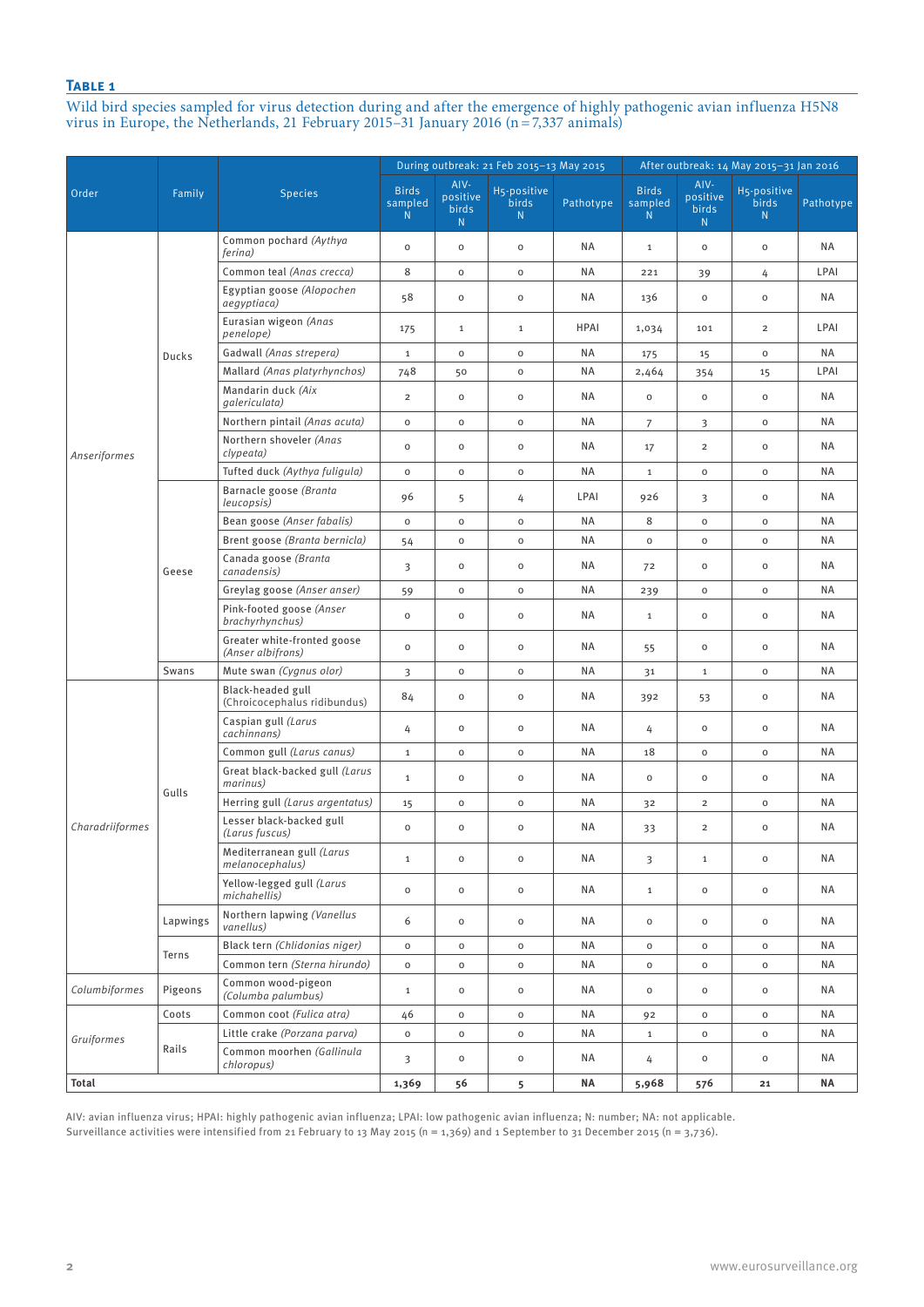Wild bird species sampled for H5-specific antibody detection before, during and after the emergence of highly pathogenic avian influenza H5N8 virus in Europe, the Netherlands,  $2007-2015$  (n = 1,443)

|                     |        |                                                    | Number of individuals sampled              |                                                                                                                                                                                                                                                                                                                                                                                                    |                                               |  |  |  |  |  |
|---------------------|--------|----------------------------------------------------|--------------------------------------------|----------------------------------------------------------------------------------------------------------------------------------------------------------------------------------------------------------------------------------------------------------------------------------------------------------------------------------------------------------------------------------------------------|-----------------------------------------------|--|--|--|--|--|
| Order               | Family | <b>Species</b>                                     | <b>Before</b><br>outbreak<br>(before 2014) | During outbreak<br>$(14$ Nov 2014-13<br>May 2015)                                                                                                                                                                                                                                                                                                                                                  | After outbreak<br>(1 Sep 2015-31 Dec<br>2015) |  |  |  |  |  |
|                     |        | Common teal (Anas crecca)                          | $\mathsf{o}$                               | 15                                                                                                                                                                                                                                                                                                                                                                                                 | 111                                           |  |  |  |  |  |
|                     |        | Egyptian goose (Alopochen aegyptiaca)              | 9                                          | 62                                                                                                                                                                                                                                                                                                                                                                                                 | 28                                            |  |  |  |  |  |
|                     |        | Eurasian wigeon (Anas penelope)                    | $\mathsf{o}$                               | 78                                                                                                                                                                                                                                                                                                                                                                                                 | 46                                            |  |  |  |  |  |
|                     |        | Gadwall (Anas strepera)                            | $\mathbf{1}$                               | 3                                                                                                                                                                                                                                                                                                                                                                                                  | $\mathbf{1}$                                  |  |  |  |  |  |
|                     | Ducks  | Mallard (Anas platyrhynchos)                       | 21                                         | 93                                                                                                                                                                                                                                                                                                                                                                                                 | 18                                            |  |  |  |  |  |
|                     |        | Mandarin duck (Aix galericulata)                   | $\mathbf{1}$                               | $\overline{2}$                                                                                                                                                                                                                                                                                                                                                                                     | $\mathsf{o}\xspace$                           |  |  |  |  |  |
|                     |        | Northern pintail (Anas acuta)                      | $\mathsf{o}$                               | $\mathsf{o}$                                                                                                                                                                                                                                                                                                                                                                                       | $\mathbf{1}$                                  |  |  |  |  |  |
| <b>Anseriformes</b> |        | Northern shoveler (Anas clypeata)                  | $\mathsf{o}$                               | $\overline{2}$                                                                                                                                                                                                                                                                                                                                                                                     | 3                                             |  |  |  |  |  |
|                     |        | Ruddy shelduck (Tadorna ferruginea)                | $\mathbf{1}$                               | $\mathsf{o}$                                                                                                                                                                                                                                                                                                                                                                                       | $\circ$                                       |  |  |  |  |  |
|                     |        | Barnacle goose (Branta leucopsis)                  | 20                                         | 19<br>$\circ$<br>$\circ$<br>$\mathbf 0$<br>19<br>$\mathbf 0$<br>$\overline{2}$<br>$\circ$<br>3<br>$\circ$<br>$\mathbf{1}$<br>$\mathsf O$<br>$\mathsf{o}$<br>77<br>$\circ$<br>20<br>90<br>29<br>$\mathbf{1}$<br>$\mathsf{o}$<br>262<br>31<br>6<br>3<br>34<br>17<br>$\mathbf{1}$<br>$\mathsf{o}\xspace$<br>28<br>61<br>8<br>3<br>$\mathbf{1}$<br>$\circ$<br>$\mathsf{o}$<br>$\mathbf{1}$<br>84<br>24 |                                               |  |  |  |  |  |
|                     |        | Bean goose (Anser fabalis)                         | 5                                          |                                                                                                                                                                                                                                                                                                                                                                                                    |                                               |  |  |  |  |  |
|                     |        | Brent goose (Branta bernicla)                      | $\overline{O}$                             |                                                                                                                                                                                                                                                                                                                                                                                                    |                                               |  |  |  |  |  |
|                     | Geese  | Greylag goose (Anser anser)                        | $\Omega$                                   |                                                                                                                                                                                                                                                                                                                                                                                                    |                                               |  |  |  |  |  |
|                     |        | Lesser white-fronted goose (Anser<br>erythropus)   | $\mathsf{o}$                               |                                                                                                                                                                                                                                                                                                                                                                                                    |                                               |  |  |  |  |  |
|                     |        | Pink-footed goose (Anser brachyrhynchus)           | $\mathsf{o}$                               |                                                                                                                                                                                                                                                                                                                                                                                                    |                                               |  |  |  |  |  |
|                     |        | Greater white-fronted goose (Anser albifrons)      | 20                                         |                                                                                                                                                                                                                                                                                                                                                                                                    |                                               |  |  |  |  |  |
|                     |        | Bewick's swan (Cygnus columbianus<br>bewickii)     | $\mathsf{o}$                               |                                                                                                                                                                                                                                                                                                                                                                                                    |                                               |  |  |  |  |  |
|                     | Swans  | Mute swan (Cygnus olor)                            | 10                                         |                                                                                                                                                                                                                                                                                                                                                                                                    |                                               |  |  |  |  |  |
|                     |        | Whooper swan (Cygnus cygnus)                       | $\mathsf{o}$                               |                                                                                                                                                                                                                                                                                                                                                                                                    |                                               |  |  |  |  |  |
|                     |        | Black-headed gull (Chroicocephalus<br>ridibundus)  | 20                                         |                                                                                                                                                                                                                                                                                                                                                                                                    |                                               |  |  |  |  |  |
|                     |        | Caspian gull (Larus cachinnans)                    | $\mathsf{o}$                               | $\mathsf{o}\xspace$<br>$\overline{7}$<br>$\mathbf{1}$<br>$\overline{2}$<br>$\mathsf{o}$<br>6<br>$\mathsf{o}$<br>945                                                                                                                                                                                                                                                                                |                                               |  |  |  |  |  |
|                     |        | Common gull (Larus canus)                          | 12                                         |                                                                                                                                                                                                                                                                                                                                                                                                    |                                               |  |  |  |  |  |
|                     | Gulls  | Great black-backed gull (Larus marinus)            |                                            |                                                                                                                                                                                                                                                                                                                                                                                                    |                                               |  |  |  |  |  |
| Charadriiformes     |        | Herring gull (Larus argentatus)                    |                                            |                                                                                                                                                                                                                                                                                                                                                                                                    |                                               |  |  |  |  |  |
|                     |        | Lesser black-backed gull (Larus fuscus)            |                                            |                                                                                                                                                                                                                                                                                                                                                                                                    |                                               |  |  |  |  |  |
|                     |        | Mediterranean gull (Ichthyaetus<br>melanocephalus) | 19<br>149                                  |                                                                                                                                                                                                                                                                                                                                                                                                    |                                               |  |  |  |  |  |
|                     |        | Yellow-legged gull (Larus michahellis)             |                                            |                                                                                                                                                                                                                                                                                                                                                                                                    |                                               |  |  |  |  |  |
| Gruiformes          | Rails  | Common coot (Fulica atra)                          |                                            |                                                                                                                                                                                                                                                                                                                                                                                                    |                                               |  |  |  |  |  |
|                     |        | Moorhen (Gallinula chloropus)                      |                                            |                                                                                                                                                                                                                                                                                                                                                                                                    | $\mathsf{o}\xspace$                           |  |  |  |  |  |
| <b>Total</b>        |        |                                                    |                                            |                                                                                                                                                                                                                                                                                                                                                                                                    | 349                                           |  |  |  |  |  |

number of unrelated outbreaks in poultry. However in North America HPAI H5N8 viruses reassorted with cocirculating LPAI viruses, giving rise to new HPAI H5N1 and H5N2 virus subtypes that caused a large number of outbreaks in poultry with numerous detections in wild birds [9]. Despite mild clinical symptoms caused by infection with HPAI H5N8 viruses of clade 2.3.4.4 in experimentally infected mammals [10-12] and ducks [11], the widespread detection and rapid global spread of HPAI H5 clade 2.3.4.4 viruses pose a potential threat to domestic and wild animals and should be studied further.

The major challenges in understanding the epidemiology of emerging influenza viruses in wild birds are the large numbers of potential host species and the usually short period of viral shedding, combined with the difficulty of catching and sampling representative numbers per species. For instance, mallards that were experimentally infected with HPAI H5N8 virus shed infectious virus in tracheal swabs for only up to 5 days post infection [11]. These impediments result in a low probability of detecting newly emerging avian influenza viruses in wild birds through active virological surveillance and result in a delay of implementation of effective control measures. Nevertheless, to date HPAI H5N8 virus has been detected in 30 wild bird species. In addition to the host species previously described [13,14], HPAI H5N8 viruses have been detected in wild bird species belonging to the orders *Anseriformes* in Asia (*Aythya*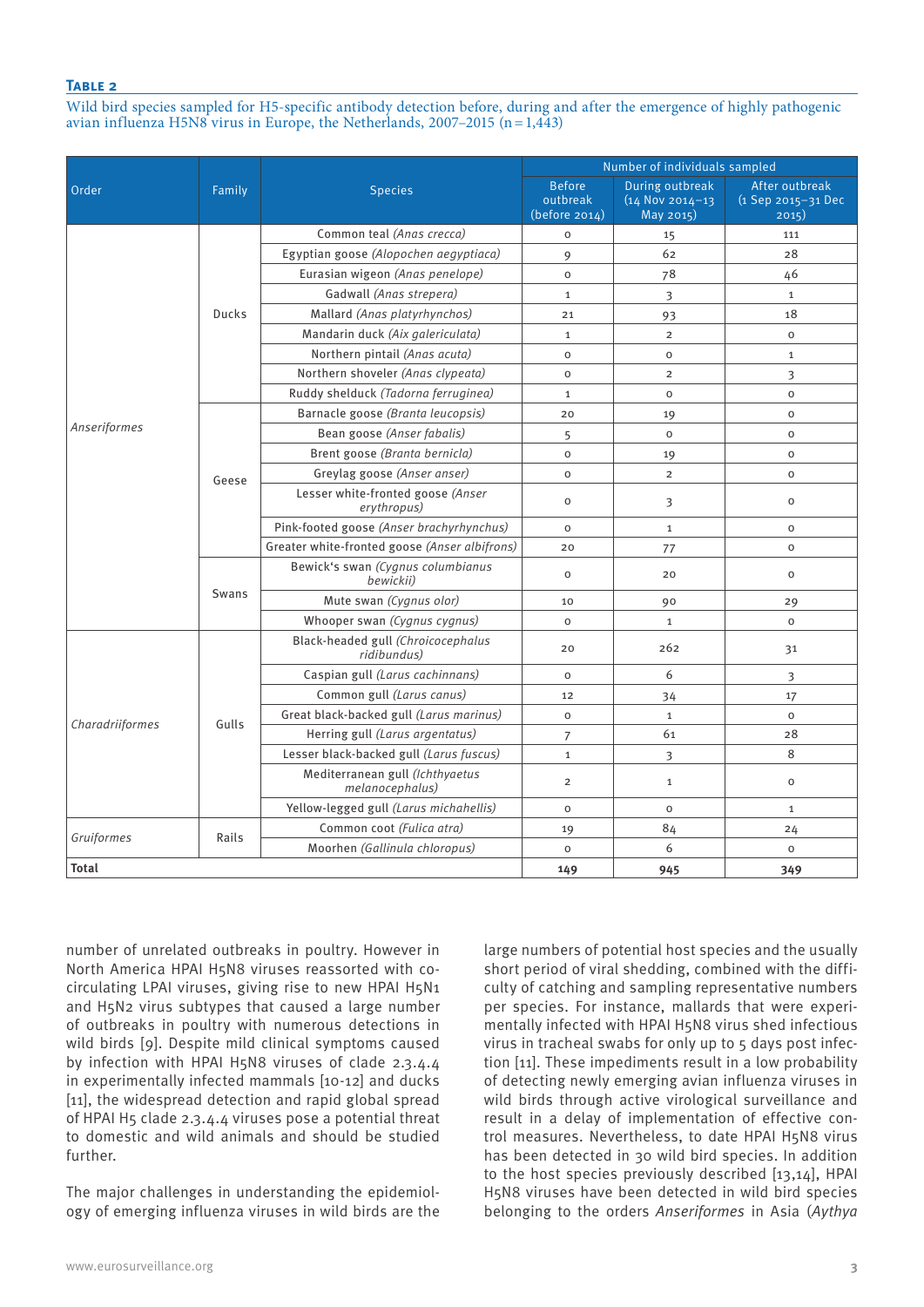Details of positive control sera titres from experimentally infected ferrets, a domestic duck, and a domestic goose with one low pathogenic (LPAI) H5 and different highly pathogenic avian influenza (HPAI) H5 clades (n=8 antisera)

|                                        |                         |                   |              | Haemagglutination inhibition assay | <b>Virus</b><br>neutralisation<br>assay |                   |                   |               |              |                  |               |
|----------------------------------------|-------------------------|-------------------|--------------|------------------------------------|-----------------------------------------|-------------------|-------------------|---------------|--------------|------------------|---------------|
| Antiserum raised against               | Characteristics         | <b>Species</b>    |              |                                    | <b>Viruses</b>                          |                   | <b>Viruses</b>    |               |              |                  |               |
|                                        |                         |                   | <b>LPAI</b>  |                                    |                                         | <b>HPAI clade</b> | <b>HPAI clade</b> |               |              |                  |               |
|                                        |                         |                   |              | 1 <sup>a</sup>                     | $2.1^{b}$                               | $2.2^c$           | $2.3^{d}$         | $2.3.4.4^{e}$ | $2.1^{b}$    | 2.3 <sup>d</sup> | $2.3.4.4^{e}$ |
| A/Mallard/Netherlands/3/1999           | LPAI H5N2               | Ferret            | 160          | $10$                               | $\langle 10$                            | $10$              | $\langle 10$      | $\langle 10$  | <b>ND</b>    | <b>ND</b>        | <b>ND</b>     |
| A/Viet Nam/1194/2004                   | HPAI H5N1 clade 1       | Ferret            | $\langle 10$ | 80                                 | $10$                                    | $10$              | $\langle 10$      | $\langle 10$  | <b>ND</b>    | <b>ND</b>        | <b>ND</b>     |
| A/Indonesia/s/2005                     | HPAI H5N1 clade 2.1     | Ferret            | $10$         | $\langle 10$                       | 120                                     | $10$              | 60                | $10$          | 80           | $\langle 10$     | $\langle 10$  |
| A/Turkey/Turkey/1/2005                 | HPAI H5N1 clade 2.2     | Ferret            | $\langle 10$ | $\langle 10$                       | $\langle 10$                            | 1,280             | 60                | $10$          | <b>ND</b>    | <b>ND</b>        | ND.           |
| A/Anhui/1/2005                         | HPAI H5N1 clade 2.3     | Ferret            | $\langle 10$ | $\langle 10$                       | $10$                                    | 20                | 320               | $10$          | $\langle 10$ | 160              | $\langle 10$  |
| A/Chicken/Netherlands/<br>$EMC-3/2014$ | HPAI H5N8 clade 2.3.4.4 | Ferret            | $10$         | $\langle 10$                       | $10$                                    | $\langle 10$      | $10$              | 160           | $\langle 10$ | $\langle 10$     | 40            |
| Turkey/Germany/AR2487/2014             | HPAI H5N8 clade 2.3.4.4 | Domestic<br>duck  | $\langle 10$ | $10$                               | $\langle 10$                            | $10$              | $\langle 10$      | 160           | <b>ND</b>    | <b>ND</b>        | <b>ND</b>     |
| Turkey/Germany/AR2487/2014             | HPAI H5N8 clade 2.3.4.4 | Domestic<br>goose | $\langle 10$ | $\langle 10$                       | $\langle 10$                            | $\langle 10$      | $\langle 10$      | 80            | <b>ND</b>    | <b>ND</b>        | <b>ND</b>     |

HPAI: highly pathogenic avian influenza; LPAI: low pathogenic avian influenza; ND: not determined.

Lowest serum dilution tested was 10. Titres indicating the reactivity of sera to viruses homologous to the viruses, which the sera were raised against are in bold.

a A/Viet Nam/1194/2004.

b A/Indonesia/5/2005.

c A/Turkey/Turkey/1/2005.

<sup>d</sup> A/Anhui/1/2005.

e A/Chicken/Netherlands/EMC-3/2014

spp.) and North America (*Branta* spp.) [6]. In Europe, HPAI H5N8 viruses have been detected in bird species of the orders *Anseriformes* (*Anas* spp. and *Cygnus* spp.) and *Charadriiformes* (*Larus* spp.) [5,6,14].

To estimate the likelihood of the involvement of live wild birds in local and long distance movement of HPAI H5 viruses, information on recent exposure of wild bird populations to HPAI H5N8 viruses using serology, in addition to virology, would add substantial power to surveillance programmes. Studies with ferret sera have shown serological tests to have substantial discriminative power between antibodies directed to HPAI H5 viruses of different clades and LPAI H5 viruses using haemagglutination inhibition (HI) assays [12,15]. Although less is known about serology in wild birds, a study on wild birds sampled in Europe and Mongolia showed that antigenic differences between the haemagglutinin (HA) of classical Eurasian LPAI H5 viruses and GsGd lineage HPAI H5 viruses can be used to define bird populations in which HPAI viruses have previously been circulating [16]. With regard to HPAI H5N8 viruses specifically, a 2014 South Korean serology study showed evidence of a rise of H5 virus antibodies occurring in long distance migratory duck species after the onset of the HPAI H5N8 virus emergence in South Korea [4].

In this study, in response to the emergence of HPAI H5N8 virus in Europe, we present data on wild bird

surveillance activities in the Netherlands, including results of virological and serological assays.

# **Methods**

# **Ethical statement**

The capture of free-living birds was approved by the Dutch Ministry of Economic Affairs based on the Flora and Fauna Act (permit number FF/75A/2009/067 and FF/75A/2014/054). Handling and sampling of freeliving birds was approved by the Animal Experiment Committee of the Erasmus Medical Centre (permit number 122–11–31). Free-living birds were released into the wild after sampling and all efforts were made to minimise animal suffering throughout the studies.

# **Study population**

Immediately after the first detection of HPAI H5N8 virus in poultry in Europe, ongoing influenza surveillance activities in migrating and overwintering wild birds in the Netherlands were intensified (14 November 2014– 13 May 2015). Hereafter, this period will be referred to as 'during the outbreak'. Surveillance activities in wild birds in the Netherlands were again intensified from the onset of the arrival of wild migrating birds a year after the initial HPAI H5N8 virus detection in Europe (1 September–31 December 2015). This period will be referred to as 'after the outbreak'. Sampled populations consisted of resident birds, partial migrants and long distance migrants. During both periods of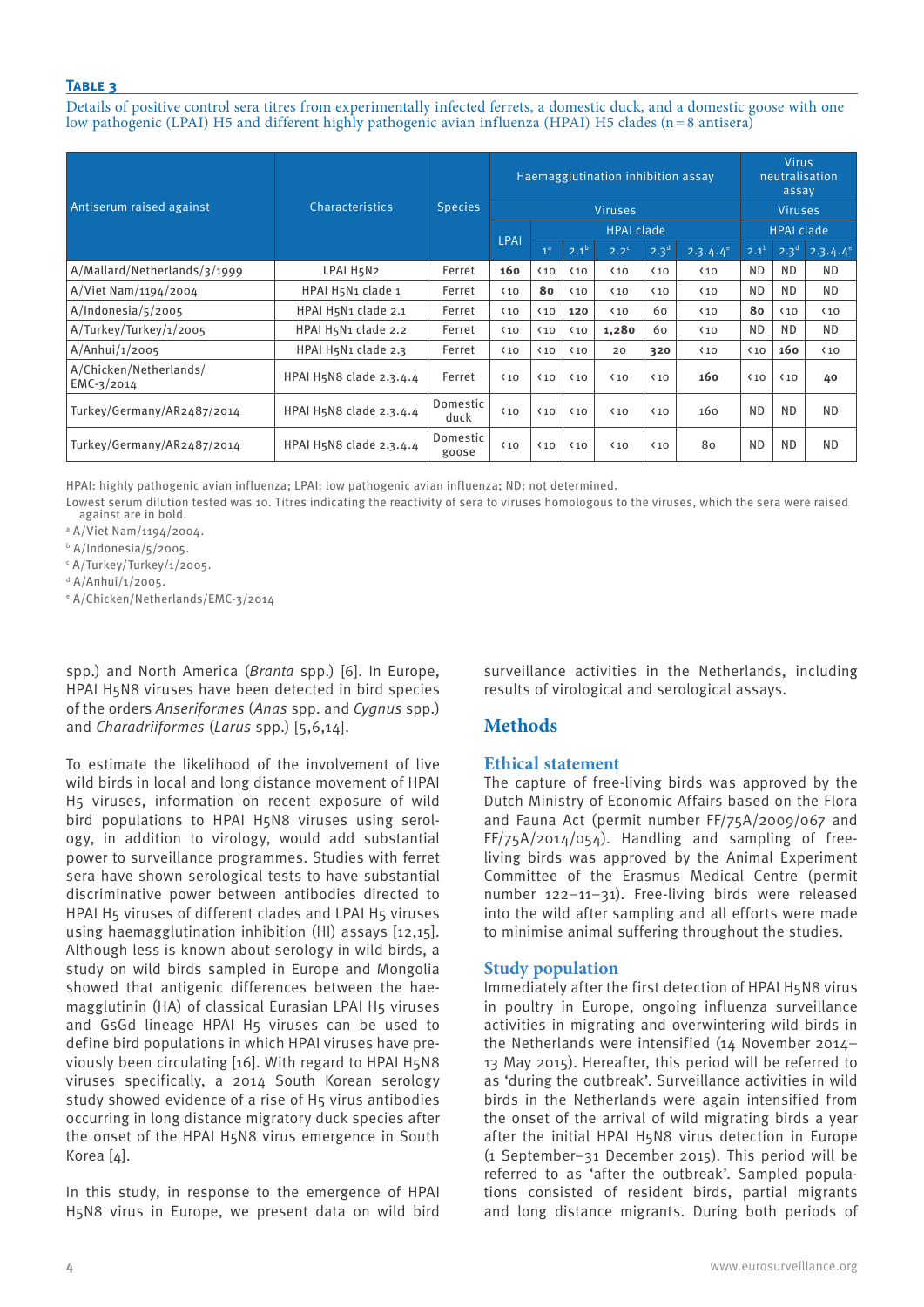Detected haemagglutination inhibition antibody titres to low pathogenic avian influenza H5 virus<sup>a</sup> and to highly pathogenic avian influenza H5 clade 2.3.4.4 H5N8 virus<sup>b</sup> in birds, before, during, and after detection of the highly pathogenic avian influenza H5N8 virus in Europe, the Netherlands, 2007–2015 (n =  $1,\overline{4}43$  birds)

| Strain                                        | Period relative to the |            |                |             |                | <b>High</b>                                                                                                                                                       | Total      | <b>Total</b> |        |           |
|-----------------------------------------------|------------------------|------------|----------------|-------------|----------------|-------------------------------------------------------------------------------------------------------------------------------------------------------------------|------------|--------------|--------|-----------|
|                                               | outbreak <sup>c</sup>  | <b>BLD</b> | $10 - 40$      |             |                | <b>Haemagglutination inhibition titre</b><br>$40 - 80$ 80-160 160-320 320-640<br>0<br>0<br>$\Omega$<br>$\overline{2}$<br>$\mathbf 0$<br>0<br>$\Omega$<br>$\Omega$ | $\geq 640$ | background   | tested | positives |
|                                               | <b>Before</b>          | 121        |                | $\mathbf 0$ | л              |                                                                                                                                                                   | 0          | 26           | 149    |           |
| LPAI<br>H5N2 <sup>a</sup>                     | During                 | 903        | 16             |             | $\overline{2}$ |                                                                                                                                                                   | 0          | 18           | 945    | 24        |
|                                               | After                  | 324        | $\overline{2}$ |             | $\mathbf 0$    |                                                                                                                                                                   | 0          | 20           | 349    |           |
|                                               | <b>Before</b>          | 123        | $\Omega$       | $\circ$     | $\mathbf 0$    |                                                                                                                                                                   | 0          | 26           | 149    |           |
| <b>HPAI</b><br>H <sub>5</sub> N8 <sup>b</sup> | During                 | 897        |                | 20          | 6              |                                                                                                                                                                   |            |              | 945    | 43        |
|                                               | After                  | 319        | 4              | ς           | $\overline{2}$ |                                                                                                                                                                   | $\Omega$   | 20           | 349    | 10        |

BLD: below limit of detection; LPAI: low pathogenic avian influenza; HPAI: highly pathogenic avian influenza.

Lowest serum dilution tested was 10.

a A/Mallard/Netherlands/3/1999.

b A/Chicken/Netherlands/EMC-3/2014.

c The 'outbreak' refers to the six months following the detection of the highly pathogenic avian influenza H5N8 virus in Europe and this extends from 14 November 2014 to 13 May 2015. The period before the 'outbreak' is from 2007 to 2013, while the period after the 'outbreak' is from 1 September to 31 December 2015.

intensified surveillance, blood samples were obtained in addition to samples for virus detection. A matching historical set of serum samples was compiled based on similarity in species and family, hereafter referred to as 'before the outbreak' (2007–2013).

## **Sample collection**

Wild birds were captured using duck decoys, clap nets, cannon nets, mist nets, leg-nooses, swan hooks, or manually. Birds were sampled routinely for virus detection using cloacal and/or oropharyngeal swabs as described elsewhere [14]. In addition, faecal samples were collected from a limited number of species for virus detection. Blood samples were collected for antibody detection. Blood samples were collected from the brachial or metatarsal vein and centrifuged at 3,000 rpm for 10 min in 0.8 mL gel separation tubes (MiniCollect tubes, Roche). Serum samples were stored below -20°C until analysis.

## **Virus detection, isolation and characterisation**

Samples for virus detection were analysed for the presence of HPAI H5(N8) virus using matrix- and H5-specific real-time polymerase chain reaction (RT-PCR) assays followed by H5 and neuraminidase sequencing as previously described [14]. Samples testing positive in matrix specific RT-PCR were inoculated in embryonated chicken eggs as described previously [17].

# **Antibody detection**

Serum samples were first tested for the presence of H5-specific antibodies in an HI assay according to standard procedures [18]. Briefly, serum samples were incubated for 16 hours at 37°C with *Vibrio cholerae* filtrate containing receptor-destroying enzyme to remove non-specific inhibitors of haemagglutination activity, followed by incubation for 1 hour at 56°C. Twofold

tion of 1:20 were prepared using phosphate-buffered saline (PBS) in U-bottomed 96 well microtitre plates. Serum dilutions were incubated with four haemagglutinating units (HAU) of Madin–Darby canine kidney (MDCK) (all HPAI H5 clade viruses) or egg (A/Mallard/ Netherlands/3/1999) cultured virus for 30 min at 37 °C. A suspension of 1% turkey red blood cells (TRBC) was added to the serum-virus dilutions. After incubation for 1 hour at  $4^{\circ}$ C, haemagglutination patterns were read. Negative controls, based on serum incubation without virus, were used to measure non-specific haemagglutination of each serum sample. Sera showing high background (i.e. high non-specific haemagglutination) were pre-treated with 10% TRBC for 1 hour at  $4^{\circ}$ C and retested for the presence of H5-specific antibodies as described above. Serum samples from experimentally inoculated ferrets [12,15], a domestic duck, and a domestic goose were used as positive controls.

serial dilutions of serum samples with a start dilu-

All serum samples were initially screened for antibodies specific for classical Eurasian LPAI H5N2 virus A/ Mallard/Netherlands/3/1999 and clade 2.3.4.4 HPAI H5N8 virus A/Chicken/Netherlands/EMC-3/2014. Serum samples that tested positive for HPAI H5 clade 2.3.4.4-specific antibodies were further tested against HPAI viruses of the H5 clades 1 (A/Viet Nam/1194/2004), 2.1 (A/Indonesia/5/2005), 2.2 (A/ Turkey/Turkey/1/2005), and 2.3 (A/Anhui/1/2005), and retested against the clade 2.3.4.4 virus. Samples showing more than threefold differences in titre or testing negative in the second assay after showing initial titres were tested a third time. The viruses used were recombinant viruses based on an A/PR/8/34 virus backbone, containing the HA and neuraminidase (NA) of the representative H5 strains. The sequences of the HA genes were modified to remove the multi-basic cleavage site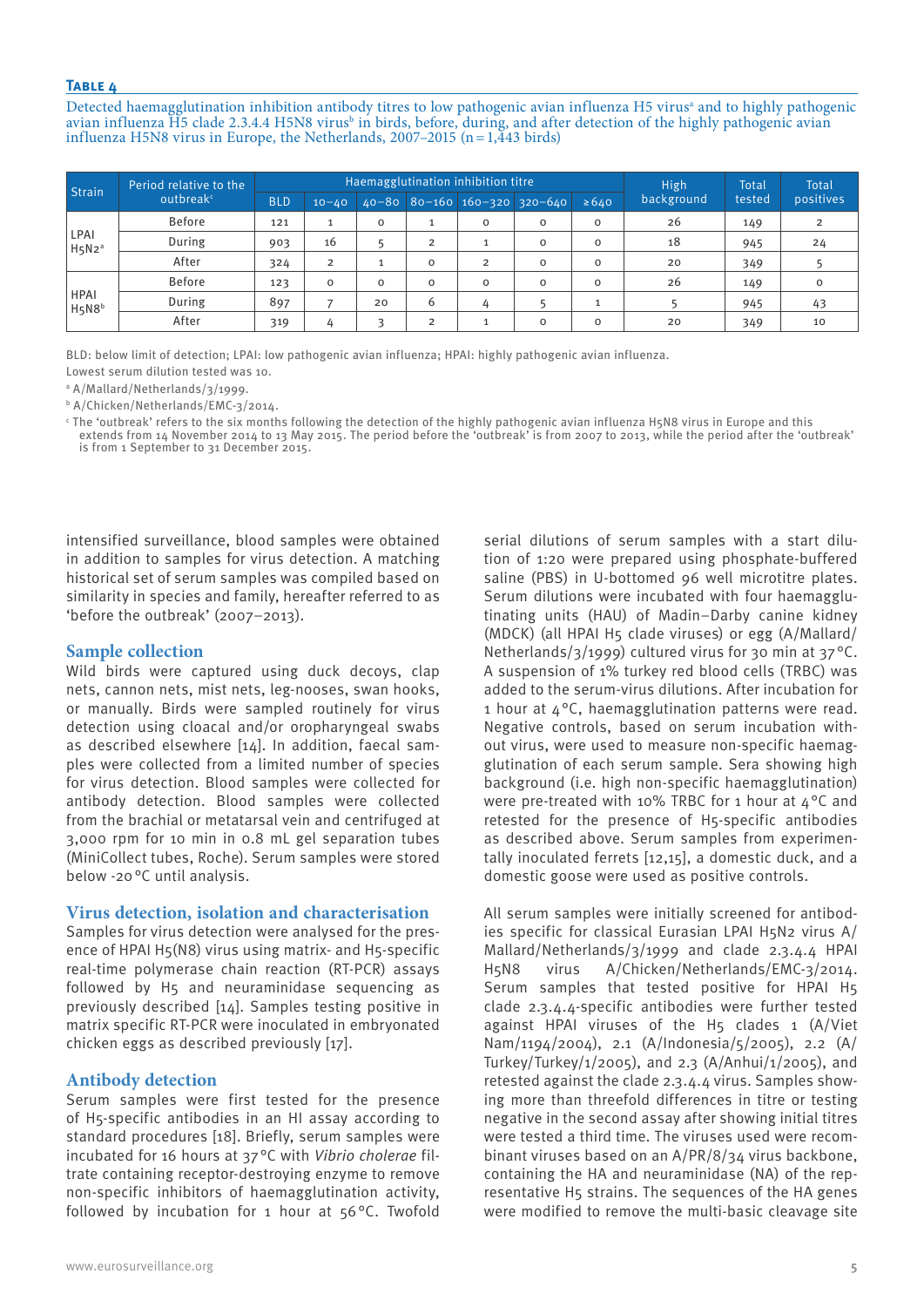Birds species with antibodies to highly pathogenic avian influenza H5 clade 2.3.4.4 H5N8 virus<sup>a</sup>, and number of respective animals, according to their haemagglutination inhibition antibody titres to the virus, during and after detection of highly pathogenic avian influenza H5N8 virus in Europe, the Netherlands, 14 November 2014–31 December 2015 (n=382 birds)

| <b>Species</b>                                      | Period relative to the |                |                | HI titre to HPAI H5 clade 2.3.4.4 (H5N8) virus |                        | High background | Total       |              |                |        |
|-----------------------------------------------------|------------------------|----------------|----------------|------------------------------------------------|------------------------|-----------------|-------------|--------------|----------------|--------|
|                                                     | outbreak <sup>b</sup>  | <b>BLD</b>     |                |                                                | $10-40$ $40-80$ 80-160 | $160 - 320$     | $320 - 640$ | $\ge 640$    |                | tested |
| Eurasian wigeon<br>(Anas penelope)                  | During                 | 66             | 6              | 4                                              | $\overline{2}$         | $\Omega$        | $\Omega$    | $\circ$      | $\mathbf 0$    | 78     |
| Lesser white-fronted<br>goose (Anser<br>erythropus) | During                 | $\overline{2}$ | $\circ$        | $\mathbf{1}$                                   | $\circ$                | $\circ$         | $\mathbf 0$ | $\circ$      | $\mathbf 0$    | 3      |
| Mute swan (Cygnus<br>olor)                          | During                 | 59             | $\mathbf{1}$   | 14                                             | 4                      | 4               | 5           | $\mathbf{1}$ | $\overline{2}$ | 90     |
| Common coot (Fulica<br>atra)                        | During                 | 83             | $\circ$        | $\mathbf{1}$                                   | $\Omega$               | $\circ$         | $\mathbf 0$ | $\circ$      | $\mathbf 0$    | 84     |
| Eurasian wigeon<br>(Anas penelope)                  | After                  | 42             | $\overline{2}$ | 1                                              | $\mathbf 0$            | $\mathbf 0$     | $\mathbf 0$ | $\mathbf 0$  | $\mathbf{1}$   | 46     |
| Egyptian goose<br>(Alopochen<br>aegyptiaca)         | After                  | 27             | $\mathbf{1}$   | $\Omega$                                       | $\Omega$               | $\Omega$        | $\Omega$    | $\Omega$     | $\mathbf 0$    | 28     |
| Mute swan (Cygnus<br>olor)                          | After                  | 19             | $\mathbf{1}$   | $\overline{2}$                                 | $\overline{2}$         | $\circ$         | $\mathbf 0$ | $\circ$      | 5              | 29     |
| Common coot (Fulica<br>atra)                        | After                  | 21             | $\circ$        | $\mathbf 0$                                    | $\Omega$               | $\mathbf{1}$    | $\mathbf 0$ | $\circ$      | $\overline{2}$ | 24     |

BLD: below limit of detection; HI: haemagglutination inhibition; HPAI: highly pathogenic avian influenza.

Lowest serum dilution tested was 10.

a A/Chicken/Netherlands/EMC-3/2014.

b The 'outbreak' refers to the six months following the detection of the highly pathogenic avian influenza H5N8 virus in Europe and this extends from 14 November 2014 to 13 May 2015. The period after the 'outbreak' is from 1 September to 31 December 2015.

to enable this study within biosafety level 2 laboratories. HPAI H5 virus of clade 0 was excluded from the analyses due to high overall reactivity with all avian positive control sera as previously described [16] and thus of limited discriminative value.

A representative selection (based on titre and serum availability) of serum samples that tested positive for HPAI H5 clade 2.3.4.4 antibodies were sent to the Animal and Plant Health Agency (APHA) (Weybridge, UK) for confirmation of HPAI H5 clade 2.3.4.4-specific antibodies using an HI assay. The HI assay procedure used by the APHA differed from the HI assay described above and was carried out in accordance to the World Organisation for Animal Health (OIE) [19]. In short, twofold serial dilutions of serum samples with a start dilution of 1:12 were made using phosphate-buffered saline (PBS) and prepared in V-bottomed microtitre plates. Serum dilutions were incubated with four HAU of egg cultured virus for 30 min at room temperature. A solution of 1% chicken red blood cells (CRBC) was added to the serum–virus dilutions. After incubation for 30 min at room temperature, haemagglutination patterns/ streaming of red cells were read. Polyclonal chicken sera raised against the same clade 2.1, 2.2, 2.3, and 2.3.4.4 viruses as mentioned above were used as positive controls, supplemented with LPAI H5N3 virus A/ Teal/England/7394–2805/2006 and clade 2.3.4.4 HPAI H5N8 virus A/Duck/England/36254/2014.

All samples that tested positive for HPAI H5 clade 2.3.4.4-specific antibodies in the initial HI assay were tested in a virus neutralisation (VN) assay if sufficient amounts of serum were available. The VN assay was performed as described previously [20], using titrated virus stocks of clade 2.1, 2.3, and 2.3.4.4. Briefly, serum was heat inactivated for 30 min at 56°C and twofold serial dilutions of the sera starting at a 1:20 dilution were prepared and 100 median tissue culture infectious dose (TCID50) was added. After incubating antigen and serum for 1 hour at  $37^{\circ}$ C with  $5\%$  CO, the mixtures were transferred to 96 well flat bottom plates containing MDCK cells, which were washed once with infection medium before inoculation. The plates were incubated for 1 hour at 37 °C with 5% CO2, after which the cells were washed once with 100 μL infection medium and the medium was replaced by 200 μL infection medium. Three days later, a haemagglutination assay was performed with the supernatant to determine the antibody titres.

# **Results**

# **Study population**

A total of 11,355 birds were sampled for virus detection during and after the first detection of HPAI H5N8 viruses in poultry and wild birds in Europe. Of those, 5,387 birds were sampled during the outbreak and 5,968 after the outbreak. This report describes the results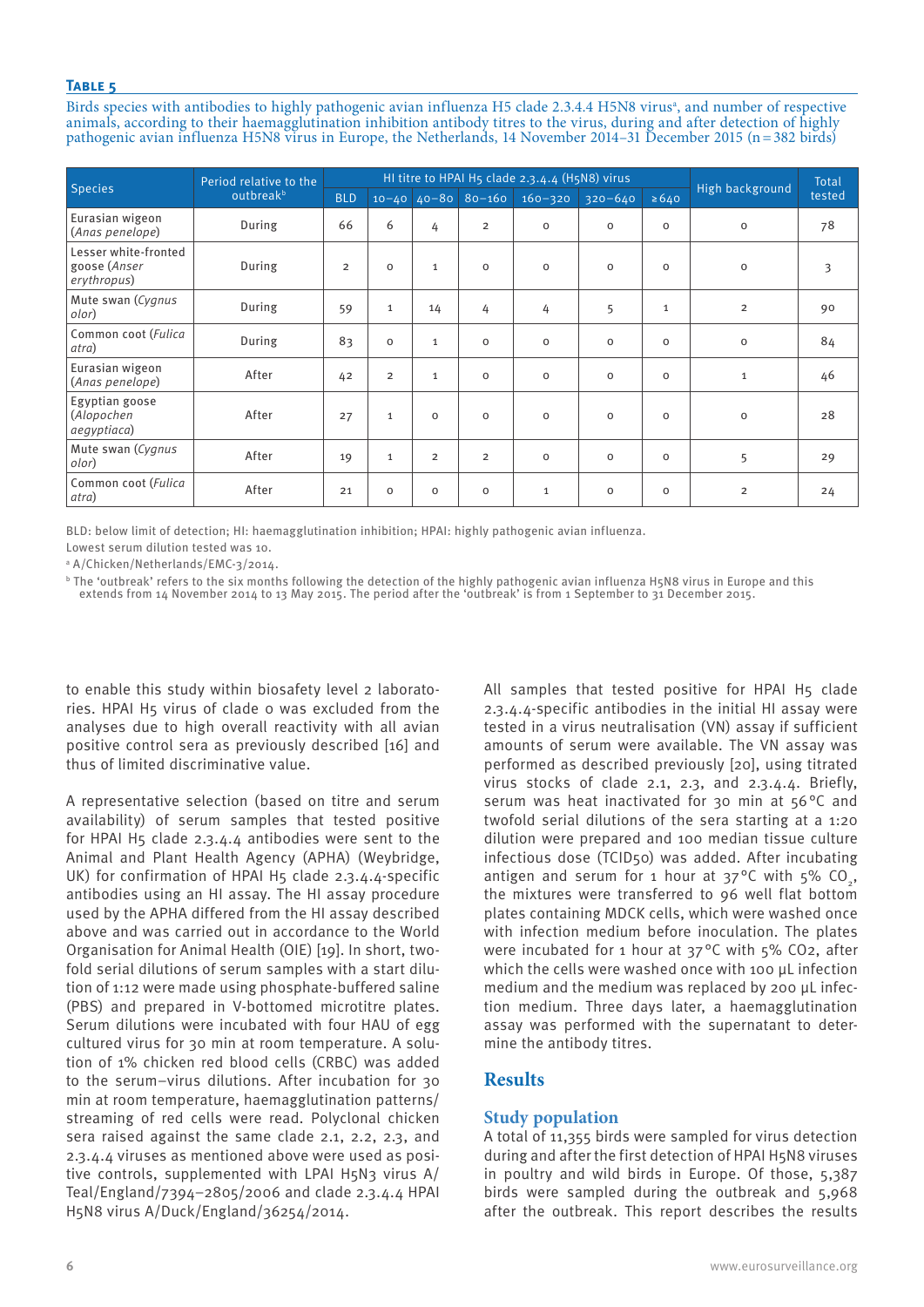# **Table 6a**

Titres of confirmatory haemagglutination inhibition and virus neutralisation assays for sera positive for highly pathogenic avian influenza H5 clade 2.3.4.4-specific antibodies in the initial screening, the Netherlands, 14 November 2014–31 December 2015 (n=53 serum samples)

|                  |                                | Haemagglutination inhibition assay |               |                |                   |                |               |                |             |             |                   | Virus neutralisation |              |                   |                 |
|------------------|--------------------------------|------------------------------------|---------------|----------------|-------------------|----------------|---------------|----------------|-------------|-------------|-------------------|----------------------|--------------|-------------------|-----------------|
| Period           |                                | Initial<br>Confirmatory            |               |                |                   |                |               |                |             |             |                   | assay                |              |                   |                 |
|                  | Species <sup>a</sup>           | <b>LPAI</b>                        |               |                | <b>HPAI clade</b> |                |               | <b>LPAI</b>    |             |             | <b>HPAI clade</b> |                      |              | <b>HPAI</b> clade |                 |
|                  |                                | H <sub>5</sub>                     | $\mathbf{1}$  | 2.1            | 2.2               | 2.3            | $2.3.4.4^{b}$ | H <sub>5</sub> | 2.1         | 2.2         | 2.3               | 2.3.4.4              | 2.1          | 2.3               | 2.3.4.4         |
|                  | Eurasian wigeon                | $10$                               | $10$          | $\langle 10$   | $\langle 10$      | $10$           | 50            | <b>ND</b>      | ND          | <b>ND</b>   | <b>ND</b>         | <b>ND</b>            | <b>ND</b>    | <b>ND</b>         | <b>ND</b>       |
|                  | Eurasian wigeon                | $10$                               | $10$          | $\langle 10$   | $10$              | $10$           | 100           | <b>ND</b>      | <b>ND</b>   | <b>ND</b>   | <b>ND</b>         | <b>ND</b>            | <b>ND</b>    | <b>ND</b>         | ND              |
|                  | Eurasian wigeon                | 20                                 | $10$          | $\langle 10$   | $10$              | $\langle 10$   | 15            | <b>ND</b>      | <b>ND</b>   | <b>ND</b>   | <b>ND</b>         | <b>ND</b>            | <b>ND</b>    | <b>ND</b>         | <b>ND</b>       |
|                  | Eurasian wigeon                | $10$                               | $10$          | $\langle 10$   | $\langle 10$      | $\langle 10$   | 60            | <b>ND</b>      | <b>ND</b>   | <b>ND</b>   | <b>ND</b>         | <b>ND</b>            | <b>ND</b>    | <b>ND</b>         | 80              |
|                  | Eurasian wigeon                | $10$                               | $10$          | $\langle 10$   | $\langle 10$      | $\langle 10$   | 20            | $\langle 6$    | $\langle 6$ | $\langle 6$ | $\zeta$           | $\langle 6$          | <b>ND</b>    | <b>ND</b>         | 20              |
|                  | Eurasian wigeon                | $10$                               | $10$          | $\langle 10$   | $\langle 10$      | $\langle 10$   | 40            | $\langle 6$    | $\langle 6$ | $\langle 6$ | $\langle 6$       | $\langle 6$          | <b>ND</b>    | <b>ND</b>         | 20              |
|                  | Eurasian wigeon                | $10$                               | $10$          | $\langle 10$   | $10$              | $10$           | 25            | <b>ND</b>      | <b>ND</b>   | <b>ND</b>   | <b>ND</b>         | <b>ND</b>            | <b>ND</b>    | <b>ND</b>         | 40              |
|                  | Eurasian wigeon                | $10$                               | $10$          | $\langle 10$   | $10$              | $10$           | 15            | <b>ND</b>      | <b>ND</b>   | <b>ND</b>   | <b>ND</b>         | <b>ND</b>            | <b>ND</b>    | <b>ND</b>         | 20              |
|                  | Eurasian wigeon                | $10$                               | $10$          | $\langle 10$   | $10$              | $10$           | 15            | <b>ND</b>      | <b>ND</b>   | <b>ND</b>   | <b>ND</b>         | <b>ND</b>            | <b>ND</b>    | <b>ND</b>         | 10              |
|                  | Eurasian wigeon                | $10$                               | $10$          | $\langle 10$   | $10$              | $10$           | 20            | <b>ND</b>      | <b>ND</b>   | <b>ND</b>   | <b>ND</b>         | <b>ND</b>            | <b>ND</b>    | <b>ND</b>         | 20              |
|                  | Eurasian wigeon                | $10$                               | $10$          | $\langle 10$   | $10$              | $10$           | 40            | $\langle 6$    | $\langle 6$ | $\langle 6$ | $\langle 6$       | $\langle 6$          | <b>ND</b>    | <b>ND</b>         | 40              |
|                  | Eurasian wigeon                | $10$                               | $10$          | $\langle 10$   | $10$              | $10$           | 120           | <b>ND</b>      | <b>ND</b>   | <b>ND</b>   | <b>ND</b>         | <b>ND</b>            | <b>ND</b>    | <b>ND</b>         | 160             |
|                  | Common coot                    | $10$                               | 40            | $\langle 10$   | $10$              | 30             | 40            | <b>ND</b>      | <b>ND</b>   | <b>ND</b>   | <b>ND</b>         | <b>ND</b>            | <b>ND</b>    | <b>ND</b>         | $\langle 10$    |
|                  | Lesser white-<br>fronted goose | 20                                 | $10$          | $\langle 10$   | $\langle$ 10      | $10$           | 70            | <b>ND</b>      | <b>ND</b>   | <b>ND</b>   | <b>ND</b>         | <b>ND</b>            | $10$         | $10$              | $10$            |
|                  | Mute swan                      | $10$                               | 120           | 320            | 430               | 640            | 40            | <b>ND</b>      | <b>ND</b>   | <b>ND</b>   | <b>ND</b>         | <b>ND</b>            | $10$         | $10$              | $10$            |
|                  | Mute swan                      | $10$                               | 160           | 160            | 430               | 640            | 200           | <b>ND</b>      | <b>ND</b>   | <b>ND</b>   | <b>ND</b>         | <b>ND</b>            | $10$         | $10$              | $\langle 10$    |
|                  | Mute swan                      | 430                                | <180          | 320            | <180              | 960            | 60            | <b>ND</b>      | <b>ND</b>   | <b>ND</b>   | <b>ND</b>         | <b>ND</b>            | <b>ND</b>    | <b>ND</b>         | <b>ND</b>       |
|                  | Mute swan                      | 〈120                               | 〈120          | 120            | 〈120              | 320            | 240           | <b>ND</b>      | <b>ND</b>   | <b>ND</b>   | <b>ND</b>         | <b>ND</b>            | $10$         | $10$              | 80              |
|                  | Mute swan                      | 430                                | 30            | 160            | 40                | 640            | 480           | <b>ND</b>      | <b>ND</b>   | <b>ND</b>   | <b>ND</b>         | <b>ND</b>            | $10$         | $10$              | 60              |
|                  | Mute swan                      | $\zeta$ 60                         | $\zeta$ 60    | 40             | 40                | 60             | 480           | <b>ND</b>      | <b>ND</b>   | <b>ND</b>   | <b>ND</b>         | <b>ND</b>            | $10$         | $10$              | 240             |
| During the       | Mute swan                      | $\zeta$ 60                         | 40            | 240            | 30                | 640            | 70            | <b>ND</b>      | <b>ND</b>   | <b>ND</b>   | <b>ND</b>         | <b>ND</b>            | $10$         | $10$              | $\langle 10$    |
| outbreak:2014/15 | Mute swan                      | 〈120                               | $\zeta$ 60    | 160            | $\zeta$ 60        | 640            | 960           | 12             | $\zeta$     | $\zeta$     | $\zeta$           | 192                  | $10$         | 10                | 240             |
|                  | Mute swan                      | $10$                               | 40            | 320            | (40)              | 1,280          | 70            | <b>ND</b>      | <b>ND</b>   | <b>ND</b>   | <b>ND</b>         | <b>ND</b>            | $\langle 10$ | $10$              | $10$            |
|                  | Mute swan                      | $10$                               | 60            | 480            | 30                | 2,560          | 60            | <b>ND</b>      | <b>ND</b>   | <b>ND</b>   | <b>ND</b>         | <b>ND</b>            | $\langle 10$ | $10$              | $10$            |
|                  | Mute swan                      | 430                                | <120          | 240            | <b>&lt;120</b>    | 480            | 70            | <b>ND</b>      | <b>ND</b>   | <b>ND</b>   | <b>ND</b>         | <b>ND</b>            | <b>ND</b>    | <b>ND</b>         | $10$            |
|                  | Mute swan                      | $\zeta$ 60                         | <120          | 320            | <120              | 640            | 50            | <b>ND</b>      | <b>ND</b>   | <b>ND</b>   | <b>ND</b>         | <b>ND</b>            | $\langle 10$ | $10$              | $10$            |
|                  | Mute swan                      | $\zeta$ 60                         | 〈120          | 320            | <b>&lt;120</b>    | 640            | 80            | <b>ND</b>      | <b>ND</b>   | <b>ND</b>   | <b>ND</b>         | <b>ND</b>            | $10$         | $10$              | 20              |
|                  | Mute swan                      | $10$                               | ∢6٥           | 320            | <b>&lt;60</b>     | 960            | 70            | <b>ND</b>      | <b>ND</b>   | <b>ND</b>   | <b>ND</b>         | <b>ND</b>            | $\langle 10$ | $10$              | $\langle 10$    |
|                  | Mute swan                      | 〈120                               | 160           | 640            | 30                | 2,560          | 240           | $\langle 6$    | $\langle 6$ | $\langle 6$ | $\langle 6$       | $\langle 6$          | $\langle 10$ | $10$              | $\langle 10$    |
|                  | Mute swan                      | $\zeta$ 60                         | 40            | 320            | 30                | 1,280          | 120           | <b>ND</b>      | <b>ND</b>   | <b>ND</b>   | <b>ND</b>         | <b>ND</b>            | $\langle 10$ | $\langle 10$      | $\langle 10$    |
|                  | Mute swan                      | 430                                | 30            | 160            | 430               | 640            | 50            | <b>ND</b>      | <b>ND</b>   | <b>ND</b>   | <b>ND</b>         | <b>ND</b>            | $\langle 10$ | $10$              | $\langle 10$    |
|                  | Mute swan                      | $10$                               | <b>ND</b>     | ΝD             | <b>ND</b>         | ND             | 50            | <b>ND</b>      | <b>ND</b>   | <b>ND</b>   | <b>ND</b>         | <b>ND</b>            | <b>ND</b>    | <b>ND</b>         | 20              |
|                  | Mute swan                      | <b>K120</b>                        | <b>K120</b>   | 160            | <b>K120</b>       | 640            | 70            | <b>ND</b>      | $\sf ND$    | <b>ND</b>   | $\sf ND$          | <b>ND</b>            | 20           | <sup>10</sup>     | <sup>く</sup> 10 |
|                  | Mute swan                      | $\langle 10$                       | 160           | 320            | <b>&lt;120</b>    | 1,280          | 70            | ND             | ND          | ND          | ΝD                | <b>ND</b>            | ΝD           | ND                | ND              |
|                  | Mute swan                      | <b>&lt;60</b>                      | 〈120          | 160            | <b>&lt;120</b>    | 640            | 50            | ND             | ND          | ND          | ΝD                | <b>ND</b>            | $10$         | $\langle 10$      | $\langle 10$    |
|                  | Mute swan                      | 430                                | 40            | 160            | ∢6٥               | 640            | 50            | ΝD             | ND          | ND          | ΝD                | <b>ND</b>            | $10$         | $\langle 10$      | $\langle 10$    |
|                  | Mute swan                      | 430                                | 430           | 160            | 430               | 320            | 35            | ΝD             | ND          | ND          | ΝD                | <b>ND</b>            | $10$         | $\langle 10$      | $\langle 10$    |
|                  | Mute swan                      | $\langle 10$                       | <180          | 320            | <180              | 640            | 100           | ND             | ND          | ND          | ΝD                | <b>ND</b>            | $\langle 10$ | $\langle 10$      | $\langle 10$    |
|                  | Mute swan                      | 40                                 | <u>&lt;60</u> | 160            | ∢6٥               | 640            | 80            | ND             | ND          | ND          | ΝD                | <b>ND</b>            | ΝD           | ΝD                | ND              |
|                  | Mute swan                      | <u>&lt;60</u>                      | <u>&lt;60</u> | <u>&lt;60</u>  | $\zeta$ 60        | 160            | 240           | ND             | ND          | ND          | ΝD                | ND                   | $\langle 10$ | $\langle 10$      | 10              |
|                  | Mute swan                      | <u>&lt;60</u>                      | <240          | <b>&lt;240</b> | < 240             | <b>&lt;240</b> | 480           | 12             | ٢6          | $\langle 6$ | $\langle 6$       | 96                   | $10$         | $\langle 10$      | 60              |
|                  | Mute swan                      | <u>&lt;60</u>                      | 〈30           | 430            | <b>&lt;30</b>     | 60             | 480           | $\langle 6$    | ٢6          | $\langle 6$ | $\langle 6$       | 96                   | $\langle 10$ | $\langle 10$      | 240             |
|                  | Mute swan                      | 〈120                               | 〈120          | <b>&lt;120</b> | <b>&lt;120</b>    | 320            | 480           | ΝD             | ND          | ΝD          | ND                | ND                   | $10$         | $\langle 10$      | 60              |

HPAI: highly pathogenic avian influenza; LPAI: low pathogenic avian influenza; ND: not determined.

Lowest serum dilution tested was 10 for the initial haemagglutination inhibition (HI) and virus neutralisation assay and 6 for the confirmatory HI assay.

ª Species included common coot (Fulica atra), Egyptian goose (Alopochen aegyptiaca), Eurasian wigeon (Anas penelope), lesser white-fronted goose (Anser<br>erythropus), mute swan (Cygnus olor).

**Mean titre of in duplo tested samples.**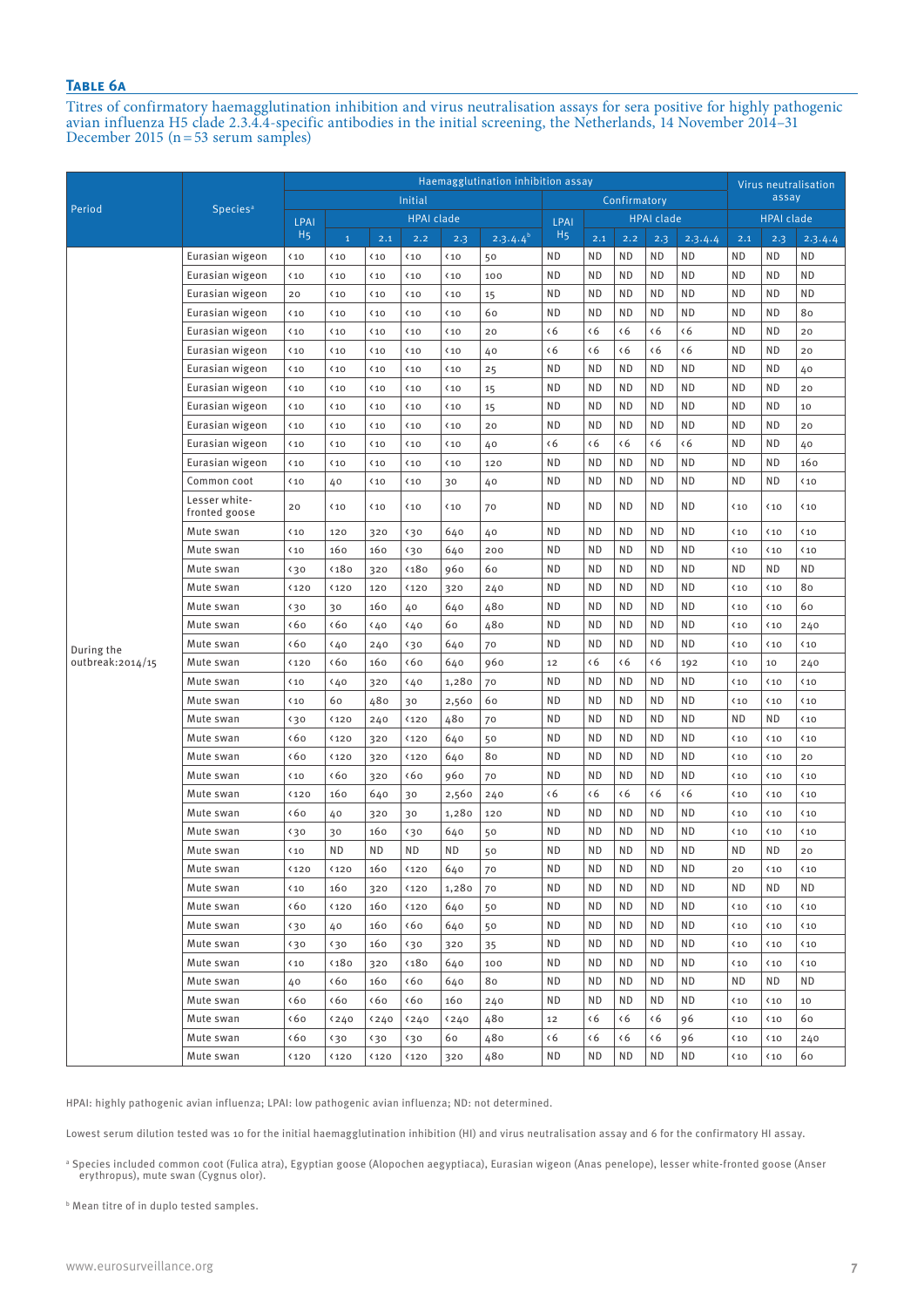## **Table 6b**

Titres of confirmatory haemagglutination inhibition and virus neutralisation assays for sera positive for highly pathogenic avian influenza H5 clade 2.3.4.4-specific antibodies in the initial screening, the Netherlands, 14 November 2014–31 December 2015 (n=53 serum samples)

|                     |                             | Haemagglutination inhibition assay |                   |                |              |              |               |                |              |           |                   |                   |              | Virus neutralisation |              |  |
|---------------------|-----------------------------|------------------------------------|-------------------|----------------|--------------|--------------|---------------|----------------|--------------|-----------|-------------------|-------------------|--------------|----------------------|--------------|--|
| Period              |                             |                                    |                   | <b>Initial</b> |              |              |               |                | Confirmatory |           |                   |                   | assay        |                      |              |  |
|                     | <b>Species</b> <sup>a</sup> | LPAI                               | <b>HPAI clade</b> |                |              |              |               |                |              |           | <b>HPAI clade</b> | <b>HPAI clade</b> |              |                      |              |  |
|                     |                             | H <sub>5</sub>                     | 11                | 2.1            | 2.2          | 2.3          | $2.3.4.4^{b}$ | H <sub>5</sub> | 2.1          | 2.2       | 2.3               | 2.3.4.4           | 2.1          | 2.3                  | 2.3.4.4      |  |
|                     | Eurasian wigeon             | $\langle 10$                       | $\langle 10$      | $\langle 10$   | $\langle 10$ | $\langle 10$ | 20            | <b>ND</b>      | <b>ND</b>    | <b>ND</b> | <b>ND</b>         | <b>ND</b>         | <b>ND</b>    | <b>ND</b>            | 160          |  |
|                     | Eurasian wigeon             | $\langle 10$                       | $\langle 10$      | $\langle 10$   | $\langle 10$ | $\langle 10$ | 10            | <b>ND</b>      | <b>ND</b>    | <b>ND</b> | <b>ND</b>         | <b>ND</b>         | <b>ND</b>    | <b>ND</b>            | 20           |  |
|                     | Eurasian wigeon             | $\langle 10$                       | $\langle 10$      | $10$           | $\langle 10$ | $\langle 10$ | 40            | <b>ND</b>      | <b>ND</b>    | <b>ND</b> | <b>ND</b>         | <b>ND</b>         | <b>ND</b>    | <b>ND</b>            | 80           |  |
|                     | Common coot                 | $\langle 10$                       | 80                | 60             | 60           | 320          | 160           | <b>ND</b>      | <b>ND</b>    | <b>ND</b> | <b>ND</b>         | <b>ND</b>         | <b>ND</b>    | <b>ND</b>            | 20           |  |
| After the outbreak: | Egyptian goose              | $\langle 10$                       | $\langle 10$      | $\langle 10$   | $\langle 10$ | 80           | 25            | <b>ND</b>      | <b>ND</b>    | <b>ND</b> | N <sub>D</sub>    | <b>ND</b>         | <b>ND</b>    | <b>ND</b>            | $\langle 10$ |  |
| 2015                | Mute swan                   | 160                                | 80                | 60             | $\langle 30$ | 160          | 120           | <b>ND</b>      | <b>ND</b>    | ND.       | ND.               | <b>ND</b>         | $\langle 10$ | $\langle 10$         | 40           |  |
|                     | Mute swan                   | 40                                 | 80                | 80             | 80           | 320          | 45            | <b>ND</b>      | <b>ND</b>    | <b>ND</b> | <b>ND</b>         | <b>ND</b>         | $\langle 10$ | $\langle 10$         | $\langle 10$ |  |
|                     | Mute swan                   | $\langle 10$                       | $\langle 10$      | $\langle 10$   | $\langle 10$ | 30           | 15            | <b>ND</b>      | <b>ND</b>    | <b>ND</b> | <b>ND</b>         | <b>ND</b>         | $\langle 10$ | $\langle 10$         | $\langle 10$ |  |
|                     | Mute swan                   | $\langle 10$                       | 80                | 80             | 80           | 320          | 60            | <b>ND</b>      | <b>ND</b>    | <b>ND</b> | <b>ND</b>         | <b>ND</b>         | $\langle 10$ | $\langle 10$         | $\langle 10$ |  |
|                     | Mute swan                   | $\langle 10$                       | 160               | 160            | 240          | 320          | 80            | <b>ND</b>      | <b>ND</b>    | <b>ND</b> | <b>ND</b>         | <b>ND</b>         | 80           | 20                   | $\langle 10$ |  |

HPAI: highly pathogenic avian influenza; LPAI: low pathogenic avian influenza; ND: not determined.

Lowest serum dilution tested was 10 for the initial haemagglutination inhibition (HI) and virus neutralisation assay and 6 for the confirmatory HI assay.

a Species included common coot *(Fulica atra*), Egyptian goose (*Alopochen aegyptiaca*), Eurasian wigeon (*Anas penelope*), lesser white-fronted goose (*Anser erythropus*), mute swan (*Cygnus olor*).

b Mean titre of in duplo tested samples.

on 7,337 samples obtained from 21 February 2015 onwards in addition to the previously reported 4,018 samples obtained until 20 February 2015 [14]. Sampled species mainly belonged to the orders *Anseriformes*, *Charadriiformes* and *Gruiformes* (Table 1).

For antibody detection, 1,443 serum samples were analysed. Among these, 945 samples from 25 avian species were obtained during the outbreak, while 349 samples from 15 species originated from after the outbreak. A total of 149 serum samples from 15 species sampled before the HPAI H5N8 virus emergence, obtained between 2007 and 2013, served as controls (Table 2). The majority of these samples were collected from birds wintering in Dutch wetlands.

## **Virus detection, isolation and characterisation**

In addition to the two previously reported HPAI H5N8 virus-infected Eurasian wigeons detected in the Netherlands in November 2014 [14], the virus was detected in a third Eurasian wigeon faecal sample obtained on 25 February 2015 (1/1,369 birds sampled in 21 February–13 May 2015), near Ilpendam (52°28'N 4°57'E) (GenBank accession numbers: AKH14448– AKH14459). Since then, no HPAI H5N8 virus has been detected in any of the samples tested (0/5,968 birds sampled in 14 May 2015–31 January 2016) (Table 1).

## **Influenza A H5 virus clade-specific antibody detection**

As shown previously, ferret antisera raised against prototype strains representing LPAI and HPAI H5 viruses of various clades showed almost exclusive reactivity with homologous viruses in HI assays [12] (Table 3). Importantly, a ferret antiserum raised against the clade 2.3.4.4 virus did not react with other H5 viruses, and antisera raised against other prototype H5 strains did not react with the clade 2.3.4.4 virus A/Chicken/ Netherlands/EMC-3/2014. Sera obtained upon inoculation of a domestic duck and a domestic goose with the clade 2.3.4.4 virus A/Turkey/Germany/AR2487/2014 reacted similar to the ferret clade 2.3.4.4 antiserum; no cross-reactivity was seen with other prototype H5 strains (Table 3). These data indicate that the antigenic differences between clade 2.3.4.4 HA and HA of LPAI and HPAI viruses belonging to other clades were sufficiently large to allow serological discrimination by HI assay.

## **Influenza A virus H5-specific antibody detection in wild birds**

#### **Haemagglutination inhibition assays**

Of the serum samples initially tested in the HI assay with LPAI H5N2 (A/Mallard/Netherlands/3/1999) and HPAI H5 clade 2.3.4.4 H5N8 (A/Chicken/Netherlands/ EMC-3/2014) virus, LPAI H5-specific antibodies were detected in 31 of 1,443 serum samples and HPAI H5 clade 2.3.4.4-specific antibodies in 53 of 1,443 serum samples (Table  $\Delta$ ). Among these, seven samples tested positive for both LPAI H5- and HPAI H5 clade 2.3.4.4-specific antibodies. The incidence of LPAI H5-specific antibodies was similar before, during and after the HPAI H5N8 virus emergence in Europe (Fisher exact test,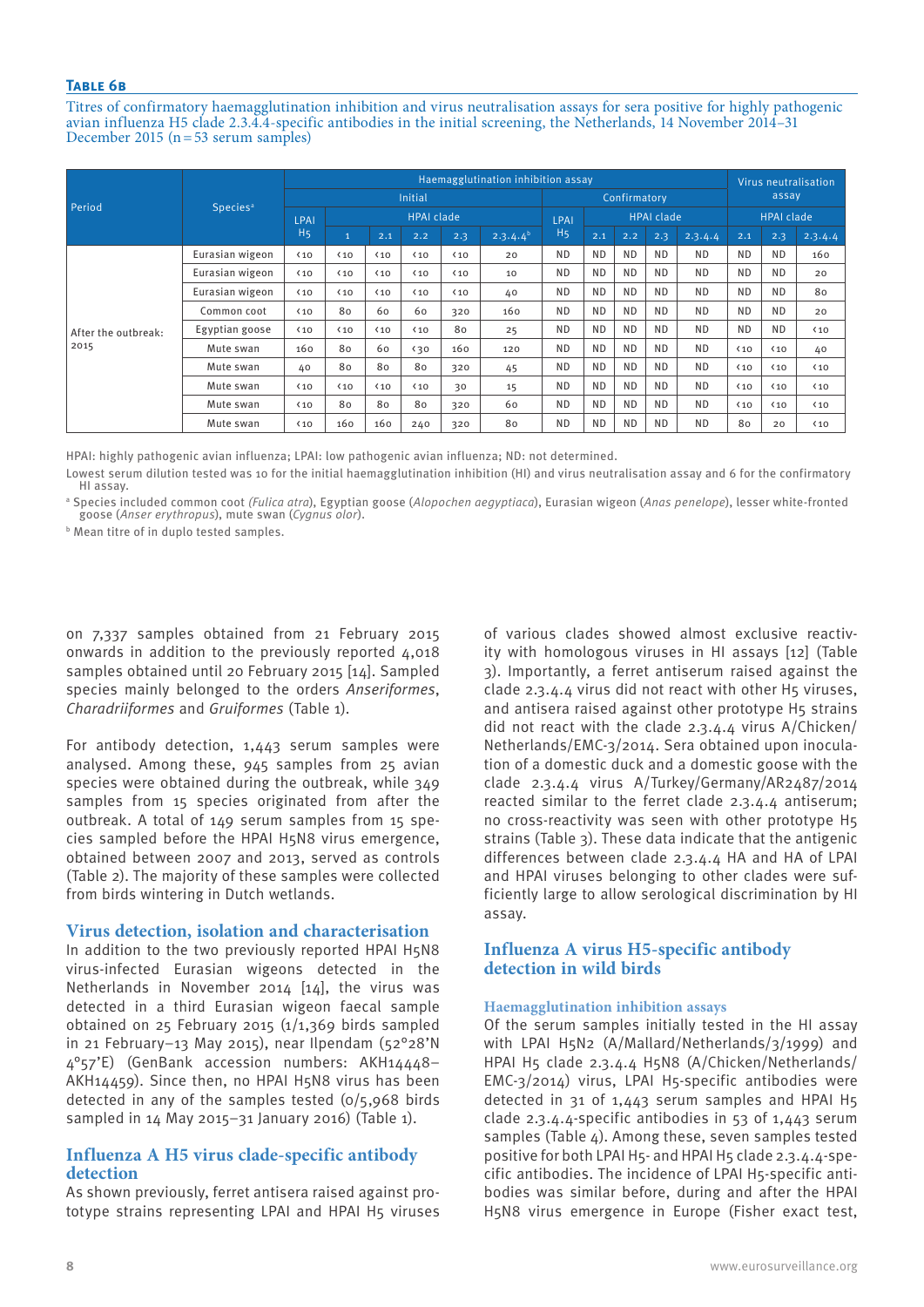$p = 0.76$  before vs during the outbreak;  $p = 0.39$  during vs after the outbreak), while HPAI H5 clade 2.3.4.4-specific antibodies were detected exclusively in sera from five bird species, obtained during and after the HPAI H5N8 virus emergence in Europe (Table 4, Table 5). The incidence of HPAI H5 clade 2.3.4.4-specific antibodies a year after the outbreak (10/329 (20 samples with high background excluded), 3.0%) was lower than during the outbreak (43/940 (5 samples with high background excluded),  $4.6\%$ ) (Fisher exact test,  $p=0.27$ ).

Serum samples obtained during (43/940 (5 samples with high background excluded), 4.6%) and after (10/329 (20 samples with high background excluded), 3.0%) the outbreak that tested positive for HPAI H5 clade 2.3.4.4-specific antibodies were subsequently tested in an HI assay against prototype viruses of clades 1, 2.1, 2.2, 2.3, and 2.3.4.4. Of the sera collected during the outbreak, 29/90 mute swans (*Cygnus olor*), 12/78 Eurasian wigeons, 1/3 lesser white-fronted geese (*Anser erythropus*) and 1/84 common coots (*Fulica atra*) tested positive for HPAI H5 clade 2.3.4.4-specific antibodies (Table 5). In these HPAI H5 clade 2.3.4.4-specific antibody positive sera, no cross-reactivity was observed in sera of Eurasian wigeons (12/12) and the lesser white-fronted goose  $(1/1)$ . In contrast, the common coot  $(1/1)$  serum showed an additional titre to the clade 2.3 virus and sera of mute swans showed crossreactivity to clade 2.3 (27/29), 2.1 (23/29), 1 (9/29) and 2.2  $(4/29)$  viruses. In the majority of samples  $(22/29)$ , titres to clade 2.1 and 2.3 exceeded those detected to clade 2.3.4.4 (Table 6).

Of the sera collected after the outbreak, 5/29 mute swans, 3/46 Eurasian wigeons, 1/28 Egyptian geese (*Alopochen aegyptiaca*) and 1/24 common coots tested positive for HPAI H5 clade 2.3.4.4-specific antibodies (Table 5). The sera of the Eurasian wigeons reacted with HPAI H5N8 virus exclusively. However, the common coot as well as 1/5 mute swans showed HI titres to all five H5 clades. The other 3/5 mute swans showed HI titres to multiple but not all  $H_5$  clades, while  $1/5$  mute swans and 1/1 Egyptian goose only showed an additional titre to clade 2.3 (Table 6).

Seven of the HPAI H5 clade  $2.3.4.4$ -seropositive bird sera obtained during the outbreak, from four mute swans and three Eurasian wigeons, were retested in an HI assay at the APHA. Here,  $3/4$  mute swan samples with high initial HI antibody titres against HPAI H5 clade 2.3.4.4 (H5N8) virus were confirmed. However, 1/4 mute swan sera could not be confirmed, and HPAI H5 clade 2.3.4.4-specific antibodies were also not detected in 3/3 sera of the Eurasian wigeons that had low antibody titres in the initial tests (Table 6).

#### **Virus neutralisation assays**

For 37/43 HPAI H5 clade 2.3.4.4-positive sera collected during and 10/10 sera collected after the outbreak, sufficient serum volumes were available for retesting in a VN assay. In this assay, HPAI H5 clade 2.3.4.4-specific

antibodies were detected in sera of 9/9 Eurasian wigeons and of 10/26 mute swans obtained during the outbreak. Sera of the mute swans did not react with viruses of other H5 clades. HPAI H5 clade 2.3.4.4-specific antibodies were not detected in the sera of the common coot and the lesser white-fronted goose by VN assay. HPAI H5 clade 2.3.4.4-specific antibodies were confirmed by VN assay in sera from 3/3 Eurasian wigeons,  $1/5$  mute swans,  $1/1$  common coot and  $0/1$ Egyptian goose collected after the outbreak (Table 6).

## **Discussion**

In this report surveillance data for HPAI H5N8 in birds in the Netherlands are presented. In addition to bird samples previously investigated for the virus from 14 November 2014 to 20 February 2015, a new set of 7,337 samples obtained between 21 February 2015 and 31 January 2016 is analysed. One faecal sample obtained from a Eurasian wigeon (*Anas penelope*) on 25 February 2015 tested positive for the HPAI H5N8 virus, adding to the previous finding of the virus in two Eurasian wigeons in the country in late 2014 [14]. Virological surveillance moreover suggests that only very limited numbers of wild bird species were identified as potential hosts in Europe. Importantly, to the best of our knowledge, there are no reports of additional findings of HPAI H5N8 viruses in wild birds and poultry in Europe, since the last detection of the virus in February 2015 in the Netherlands.

Given the difficulty of detecting newly emerging HPAI virus strains in wild birds however, the application of a more sensitive and cost-effective method to detect potential host species is warranted. For this purpose, we performed serological assays specifically aimed to detect antibodies specific to HPAI H5 clade 2.3.4.4 viruses in a substantial number of sera obtained before, during, and after HPAI H5N8 emergence in the Netherlands. Three potential HPAI H5N8 host species were identified by HI assays and confirmed by VN assays; Eurasian wigeons, mute swans and common coots. Considering the results of virological studies performed worldwide since the onset of the HPAI H5N8 virus emergence in early 2014, the detection of HPAI H5 clade 2.3.4.4-specific antibodies in these species is not surprising. HPAI H5N8 virus was isolated from Eurasian wigeons in Russia [8] and the Netherlands [14], from mute swans in Sweden [6], and from a common coot in South Korea [21].

The serological results reported here were not entirely consistent between HI and VN assays and between HI assays performed in two different laboratories. Although low HI titres (e.g. in Eurasian wigeons) were reproducible within a laboratory with the same HI assay and a VN assay, they were not detected by HI assay in a second laboratory, potentially due to differences in the methods used and hence differences in sensitivity and specificity. High antibody titres in mute swan sera were reproduced by HI assay in a second laboratory and by VN assay, but low antibody titres in mute swans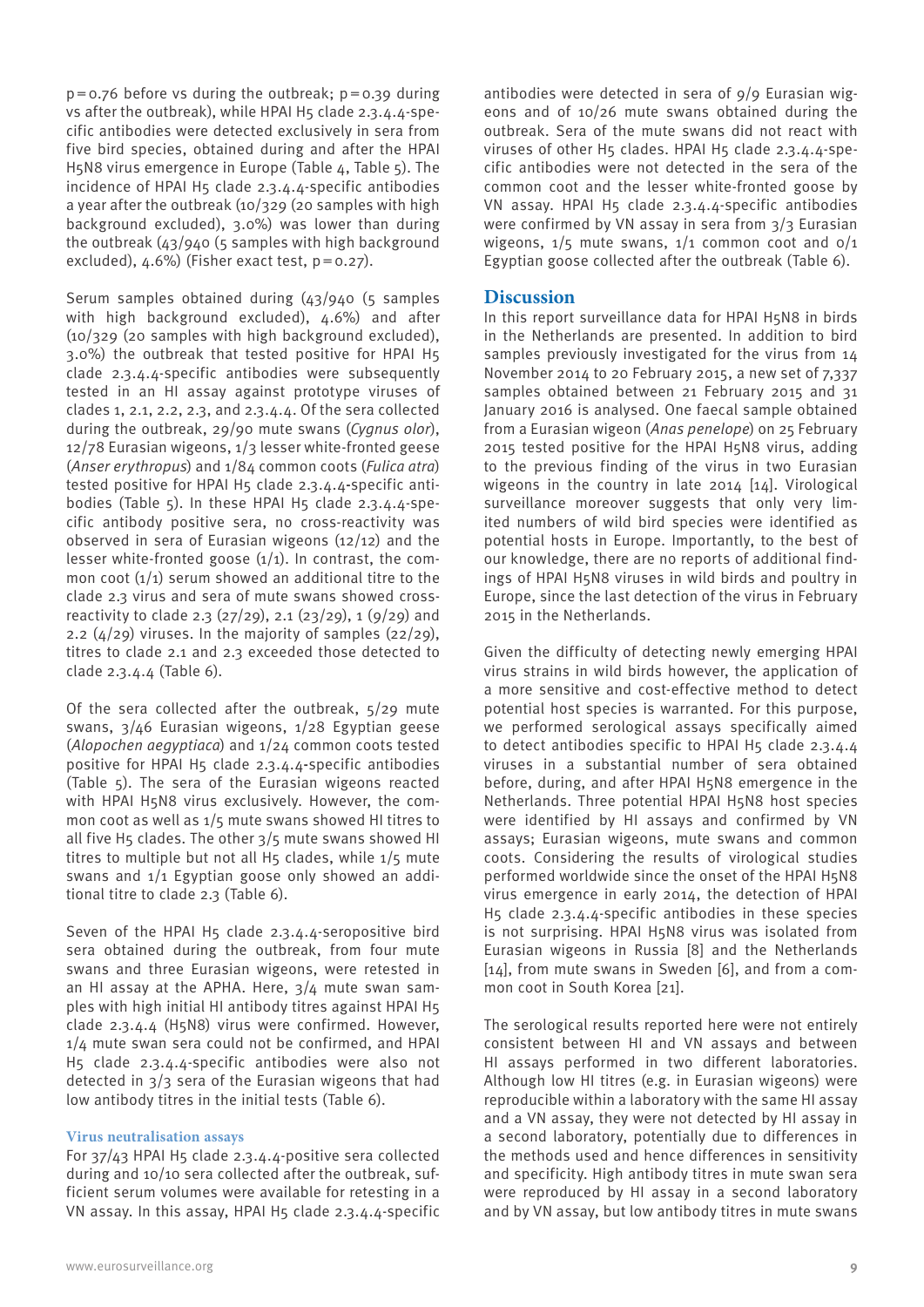were not always reproduced. While it is thus clear that individual HI titres in avian sera obtained from a single test cannot be used reliably for diagnosis, use of serum panels from cohorts of birds, use of multiple tests to cross-validate results, a panel of relevant viruses and use of collections of control antisera may still enable the use of serological tests in support of HPAI H5 surveillance studies.

Previously, HI assays were shown to be discriminative enough to detect antibodies in serum samples collected from free-living wild birds in Europe and Asia to be directed to either HPAI or LPAI H5 viruses. However, widely varying results were obtained as far as HPAI H5 clade-specific antibodies were concerned [16]. In this study, most birds that tested positive for HPAI H5 clade 2.3.4.4-specific serum antibodies showed relative low HI titres. This is in accordance with findings based on experimental HPAI H5N8 virus infections of ferrets [10-12], possibly indicating low immunogenicity upon infection. In addition, there is limited knowledge about the longevity of avian antibodies after naturally occurring infection with avian influenza viruses. Antibodies specific to LPAI viruses were detected up to several months after experimental or natural infection [22-24], whereas little is known about the duration of detection of antibodies specific to HPAI viruses with a reported maximum of detection of 28 days after experimental infection in domestic ducks [25]. To date, there is no knowledge on the effect of a prior exposure to an unrelated subtype or on the phenomena of antigenic sin in avian species. Hypothetically, low immunogenicity in combination with decreasing titres in time could be an explanation for the low incidence and relative low titres of antibodies detected in wild bird sera in this study.

In conclusion, our results provide evidence that clinically unaffected long distance migratory and local wild birds sampled in the Netherlands during the H5N8 outbreak late 2014 and early 2015, and again late 2015, have been exposed to HPAI H5N8 or closely related HPAI H5 clade 2.3.4.4 viruses and seroconverted upon exposure. Since HPAI H5N8 virus has not been detected in Europe since early 2015 and because HPAI H5 clade 2.3.4.4-specific antibody incidence decreased in time, we conclude that the virus has not circulated extensively at the breeding grounds in summer and upon the return of the birds to their wintering areas in the 2015/16 winter. As a consequence, the newly emerging HPAI H5N8 clade 2.3.4.4 virus subtype appears to have already disappeared from European wild birds indicating that sustained transmission and independent maintenance may be less likely. This is an important consideration in the ongoing evolution and ecology of these viruses in wild birds and the potential risks they pose for introduction to poultry and the pathways through which they might spread. Finally we recommend that serological tools be further optimised, harmonised, and validated for avian influenza surveillance studies in wild birds.

The authors thank Stefan van Nieuwkoop, Pascal Lexmond, Anne van der Linden, Judith Guldemeester, Manon de Briedé, Suzan Pas, David van de Vijver, Teunis en Joke de Vaal, Bert Pellegrom, Jan Berkouwer, Arie Keijzer, Jan en Lilian Slijkerman, Hans Zantinge, Roy Slaterus, Peter de Vries, Manon Kaandorp, Cynthia Lange, Joanne Malotaux, Jan Beekman, Alwin Hut, Peter Volten, Evert-Jan Epping, Harma Scholten, Ton Eggenhuizen, Henk Koffijberg, Gerben Tijsma, Cor van Aart, Henk ten Klooster, Sjoerd Dirksen, Jan van der Winden and the Kreupel tern research group for providing technical assistance and samples. We thank Ger van der Water for excellent logistical assistance. We gratefully acknowledge Timm Harder and Martin Beer (Friedlich Loeffler Institute, Germany) for providing positive control avian sera. This work was supported by The Dutch Ministry of Economic Affairs, European Research Council project FLUPLAN (250136), NIAID/NIH contract HHSN272201400008C, and Horizon 2020 project COMPARE.

#### **Conflict of interest**

None declared.

#### **Authors' contributions**

MP and JV: performing serological assays, compiling the data and drafting the manuscript; RM and IB: confirmatory serological assays; TB and SV: excellent technical assistance in preparing, performing and interpreting serological assays; OV and RS: analysing samples for virus detection; HJ, BN and EK: initiation of the study, providing field data; FM and GM: collecting field data; CG; providing positive control sera; RF: initiation of study, critically revised the manuscript.

#### **References**

- 1. Kuiken T. Is low pathogenic avian influenza virus virulent for wild waterbirds? Proc. Biol. Sci. 2013;280(1763):20130990. DOI: http://dx.doi.org/10.1098/rspb.2013.0990 .PMID: 23740783
- 2. Liu J, Xiao H, Lei F, Zhu Q, Qin K, Zhang XW, et al. Highly pathogenic H5N1 influenza virus infection in migratory birds. Science. 2005;309(5738):1206. DOI: 10.1126/science.1115273 PMID: 16000410
- 3. Zhao K, Gu M, Zhong L, Duan Z, Zhang Y, Zhu Y, et al. Characterization of three H5N5 and one H5N8 highly pathogenic avian influenza viruses in China. Vet Microbiol. 2013;163(3-4):351-7. DOI: 10.1016/j.vetmic.2012.12.025 PMID: 23375651
- 4. Jeong J, Kang HM, Lee EK, Song BM, Kwon YK, Kim HR, et al. Highly pathogenic avian influenza virus (H5N8) in domestic poultry and its relationship with migratory birds in South Korea during 2014. Vet Microbiol. 2014;173(3-4):249-57. DOI: 10.1016/j.vetmic.2014.08.002 PMID: 25192767
- 5. World Organisation for Animal Health (OIE). Update on highly pathogenic avian influenza in animals (typeH5 and H7). Paris: OIE; 2014. [Accessed 02 Feb 2016]. Available from: http://www.oie.int/animal-health-in-the-world/ update-on-avian-influenza/2014/
- 6. World Organisation for Animal Health (OIE). Update on highly pathogenic avian influenza in animals (typeH5 and H7). Paris: OIE; 2015. [Accessed 02 Feb 2016]. Available from: http://www.oie.int/animal-health-in-the-world/ update-on-avian-influenza/2015/
- 7. Verhagen JH, Herfst S, Fouchier RAM. How a virus travels the world.Science. 2015;347(6222):616-7. DOI: 10.1126/science. aaa6724 PMID: 25657235
- 8. Marchenko VY, Susloparov IM, Kolosova NP, Goncharova NI, Shipovalov AV, Durymanov AG, et al. Influenza A(H5N8) virus